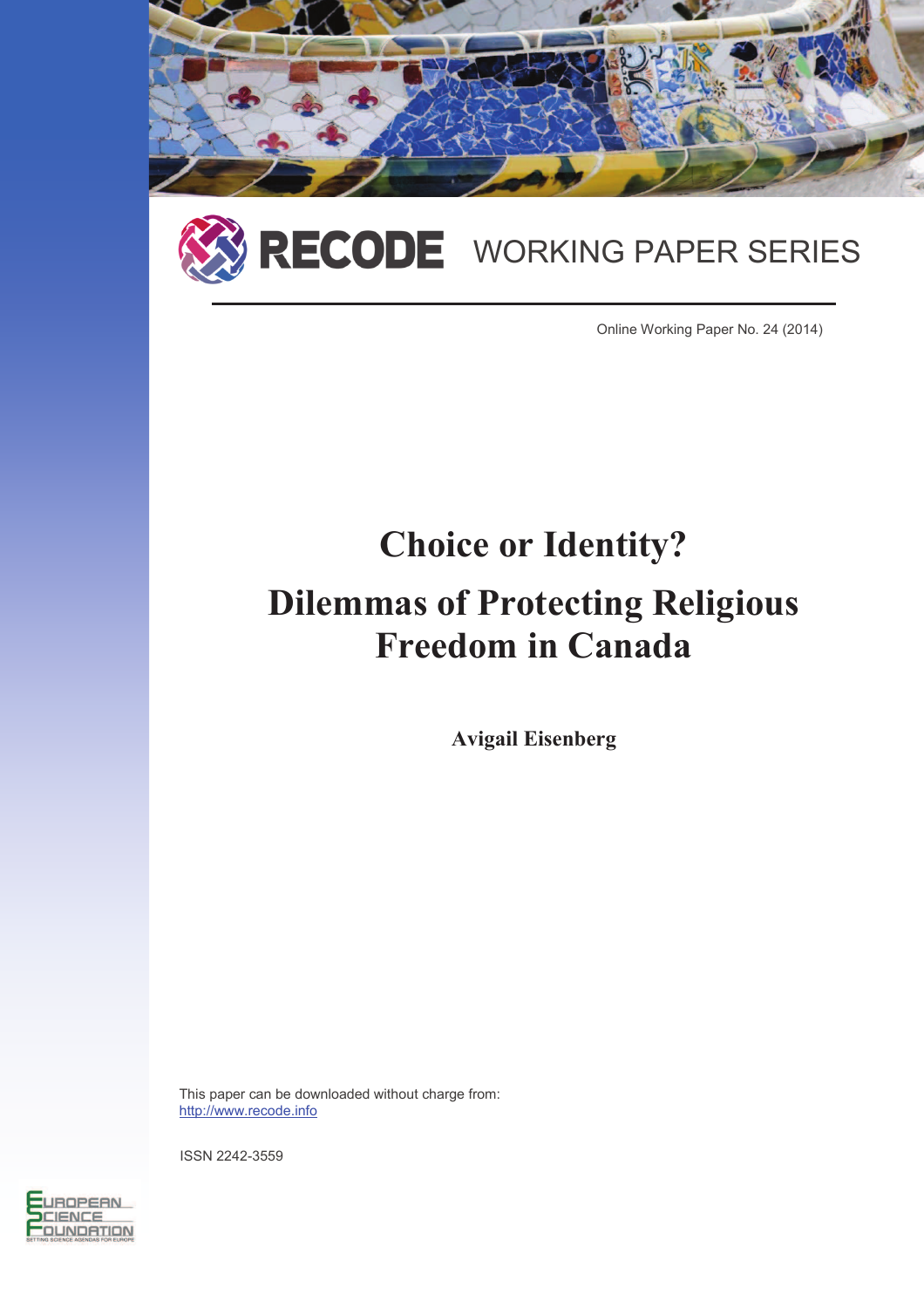# **RECODE – Responding to Complex Diversity in Europe and Canada**

# **ONLINE WORKING PAPER SERIES**

RECODE, a research networking programme financed through the European Science Foundation (ESF), is intended to explore to what extent the processes of transnationalisation, migration, religious mobilisation and cultural differentiation entail a new configuration of social conflict in post-industrial societies - a possible new constellation labelled *complex diversity*.

RECODE brings together scholars from across Europe and Canada in a series of scientific activities. More information about the programme and the working papers series is available via the RECODE websites:

www.recode.fi www.recode.info www.esf.org/recode

Series Editor: Peter A. Kraus

Section 3, Workshop 5: *Multireligious Society: Accommodating New Religious Diversities in Post-Secular Settings* 

Title: Choice or Identity? Dilemmas of Protecting Religious Freedom in Canada Author: Avigail Eisenberg Working Paper No. 24 Publication Date of this Version: January 2014 Webpage: http://www.recode.fi/publications

© RECODE, 2014 Augsburg, Germany http://www.recode.info

*© 2014 by Avigail Eisenberg All rights reserved. Short sections of text, not to exceed two paragraphs, may be quoted without explicit permission provided that full credit is given to the source.* 

*The views expressed in this paper do not necessarily reflect those of the RECODE Research Networking Programme or the European Science Foundation.* 

Avigail Eisenberg University of Victoria (Canada) avigaile@uvic.ca

ISSN 2242-3559



Standing Committee for the Social Sciences (SCSS) Standing Committee for the Humanities (SCH)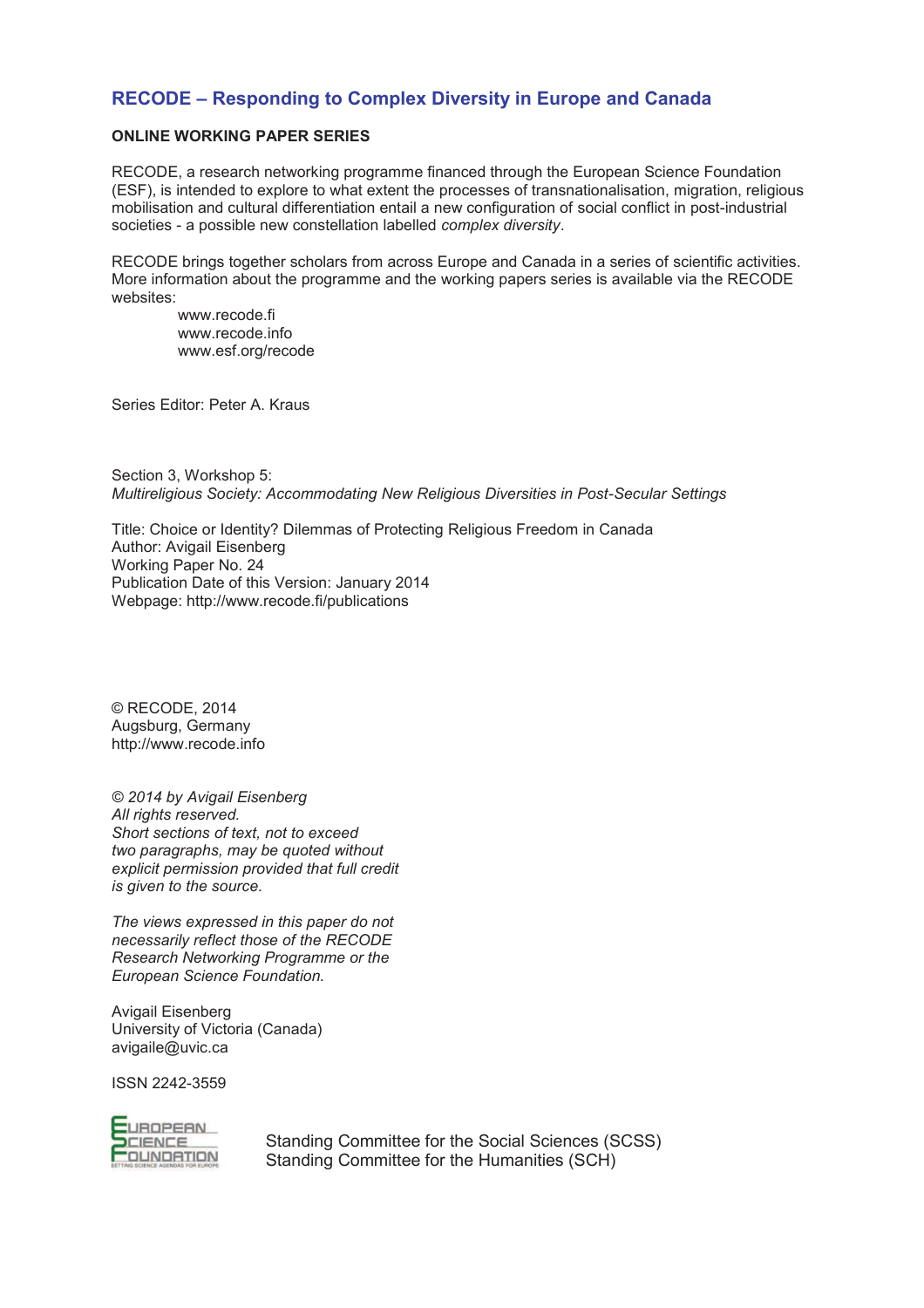# **Choice or Identity? Dilemmas of Protecting Religious Freedom in Canada**

## **Avigail Eisenberg**

Avigail Eisenberg is a Professor in the Department of Political Science at the University of Victoria (Canada). She has held visiting research fellowships at the University of Edinburgh (1996-7), and the Université de Montréal (2004-5). She has been a resident fellow at the Rockefeller Centre in Bellagio, Italy and, most recently (2010-11), a visiting researcher at the University Pompeu Fabra in Barcelona.

#### **Abstract**

 $\overline{a}$ 

*Until recently, freedom of religion was interpreted by Canadian courts primarily as an individual right to choose to follow or practice one's religious beliefs as long as doing so does not cause harm to others. The central value of religious freedom was often expressed as a right to choose one's religious beliefs, and the central risks were understood to be social coercion and legal prohibitions on religious practices. Here, I'll refer to this as the 'choice approach' and I distinguish the 'choice approach from the 'identity approach'. According to the choice approach, the sovereign value that the right to religious freedom protects is the value of following the dictates of one's deepest and most personal religious commitments and thereby deciding for oneself what ought to guide one's conscience. In the mid-1980s, the grounds for religious freedom began to shift and arguments were introduced in law and politics that treated religion as an identity. According to these arguments, religion is considered part of a person's identity, similar to their ethnic background. As an identity, religious difference obligated states to ensure that individuals from different faiths have equal access to the benefits of citizenship even if ensuring this access goes beyond protecting their right to choose freely how to practice their faith. This paper examines this shift from religious freedom as choice to identity within Canada and also within the broader global context. It points to three implications this shift has for the treatment of religious minorities and the dilemmas for policy makers that follow from this shift.* 

### **Is Religion a Choice or is it an Identity?** <sup>1</sup>

Religious commitments are, in several senses, both choices and features of identity. The question addressed here is what are the political and legal consequences for public institutions, polities and pious citizens when questions of religion are framed as matters of identity rather

<sup>&</sup>lt;sup>1</sup> In the context of Canadian jurisprudence, the choice and identity approaches to religious freedom have been explored by Richard Moon (2005: 201), who distinguishes between judicial decisions that consider religious freedom to be a matter of protecting autonomous judgment and choice, and religious freedom as part of an individual's 'deep-rooted cultural identity'. On Moon's view, the distinction belies the nature of religion itself and requires a rights model that can protect both dimensions of religious freedom. Here, the distinction between choice and identity is situated in a broader political context, which has changed how many rights are understood and applied in Canada and globally. As I show, the challenges and dilemmas that follow from these two approaches are emblematic of larger challenges found in the politics of diversity today.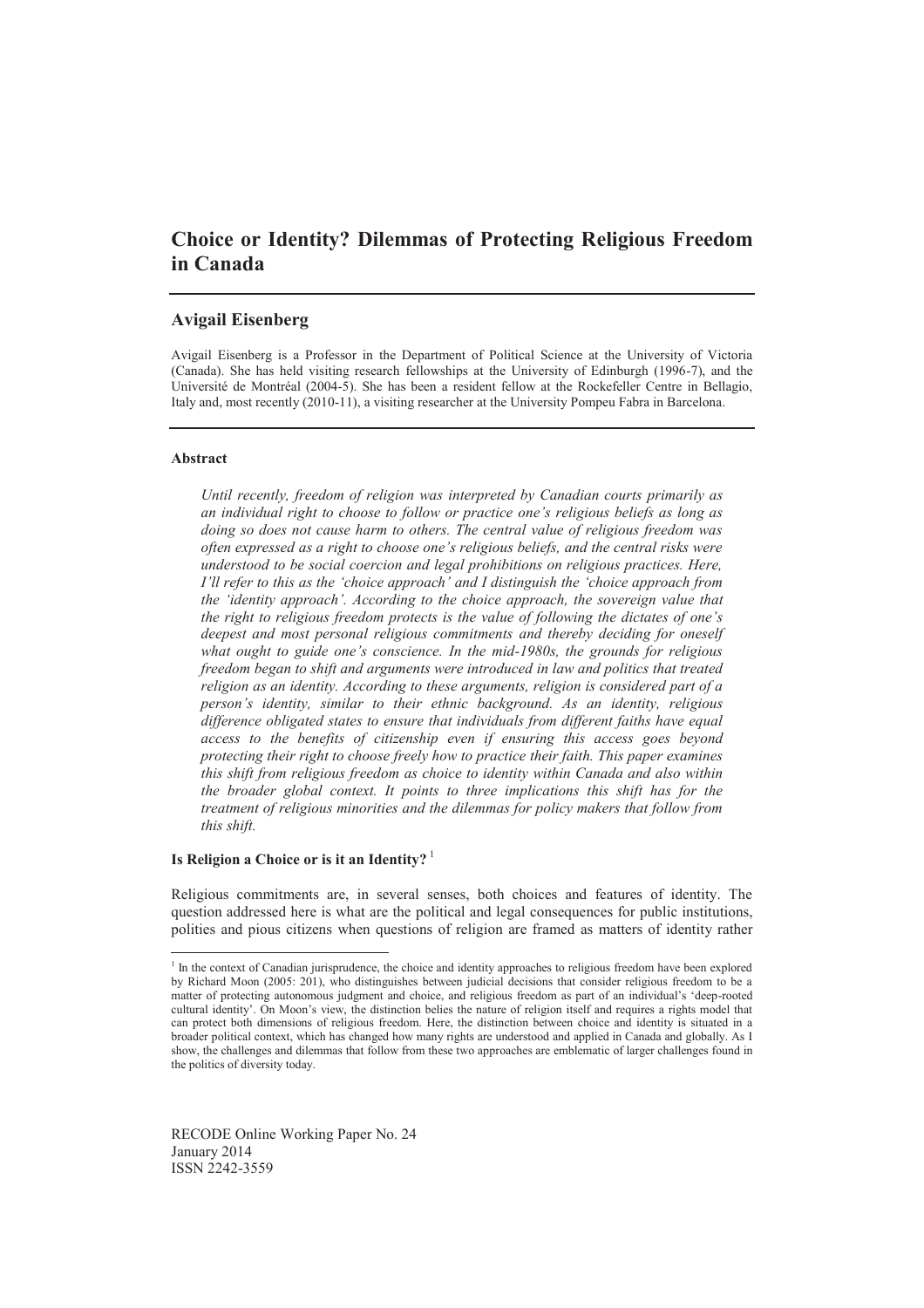than matters of choice. To answer this question first requires considering what distinguishes these two ways of framing religious rights.

When religious commitments are understood to be personal choices, the obligation of the state is to ensure that individuals are protected in choosing to follow their religious beliefs but the state is not obligated to protect them from all the costs of their choices. The costs of religious choices can arise for individuals who are members of minority religions, which have practices different from those of the mainstream, or as a result of the state supporting the religious practices of some religious groups but not others. The choice approach does not prohibit the state from supporting one set of religious practices over others as long as that support does not constitute coercion towards unsupported groups. Richard Moon illustrates the distinction between choice and identity in Canadian court decisions over Sunday closing laws. In 1985, the Supreme Court of Canada heard a case involving *The Lord's Day Act*,<sup>2</sup> a national law that required businesses to close on Sundays. The law was challenged for being religiously discriminatory against non-Christians because it imposed costs on Jews, Muslims and other religious minorities, whose Sabbath falls on Saturday or Friday, and who were thereby required to close their businesses two days a week. According to Moon, had the Court applied the choice approach, it would have found that the *Lord's Day Act* does not violate religious freedom because the Act does not prohibit those who hold Saturday or Friday as the Sabbath from closing their businesses on these other days as well. As long as the law did not coerce or prohibit anyone from following their religious practices, but instead only required them to close on Sundays in addition to any other day they choose to close, it did not violate religious freedom. The choice of some people to follow their religious practices may, in some cases, require them to absorb additional costs (Moon 2008: 222-27).<sup>3</sup> But, as some judges observed,<sup>4</sup> the state cannot be expected to bear the costs of the choices its citizens make: "The economic harm suffered by a Saturday observer who closes shop on Saturdays is not caused by the *… Act*…. It results from the deliberate choice of a tradesman who gives priority to the tenets of his religion over his financial benefit."<sup>5</sup> According to the choice approach, freedom of religion does not require that lawmakers eliminate every state-imposed cost associated with the practice of religion or that all religious faiths are treated the same by the state. Nor does the approach prohibit public practices or laws that favour one religious group over another as long as these practices and laws do not prevent anyone from following their religious faith.<sup>6</sup> In a religiously diverse society, freedom to choose one's faith often involves costs and, unless these costs are covert obstacles to prohibit people from practicing their religions, citizens should not expect the public purse to subsidize our choices.

In contrast, when religion is treated as an identity the significance of religious belief and practice to democratic citizenship shifts from being a matter about preserving everyone's choices to becoming a matter about including and respecting a religiously diverse citizenry. As an identity, religious practice cannot be regarded as a choice whose costs must be absorbed by the individual without treating some individuals as less than equals. If religion is considered to be an immutable, non-negotiable feature of a person, like one's ethnic background, the law

 $\overline{a}$ 

<sup>2</sup> The *Lord's Day Act* was struck down in *Big M Drug Mart* [1985] 1 SCR 295.

<sup>&</sup>lt;sup>3</sup> For a philosophical defense of a choice-centered approach to cultural and religious diversity see Barry (2002).

<sup>4</sup> Also see *R. v. Edwards Books and Art Ltd*., [1986] 2 S.C.R. 713

 $<sup>5</sup>$  Ibid., para 168.</sup>

<sup>6</sup> In this sense the Canadian approach is different from the approach taken in the United States which includes an 'antiestablishment' provision.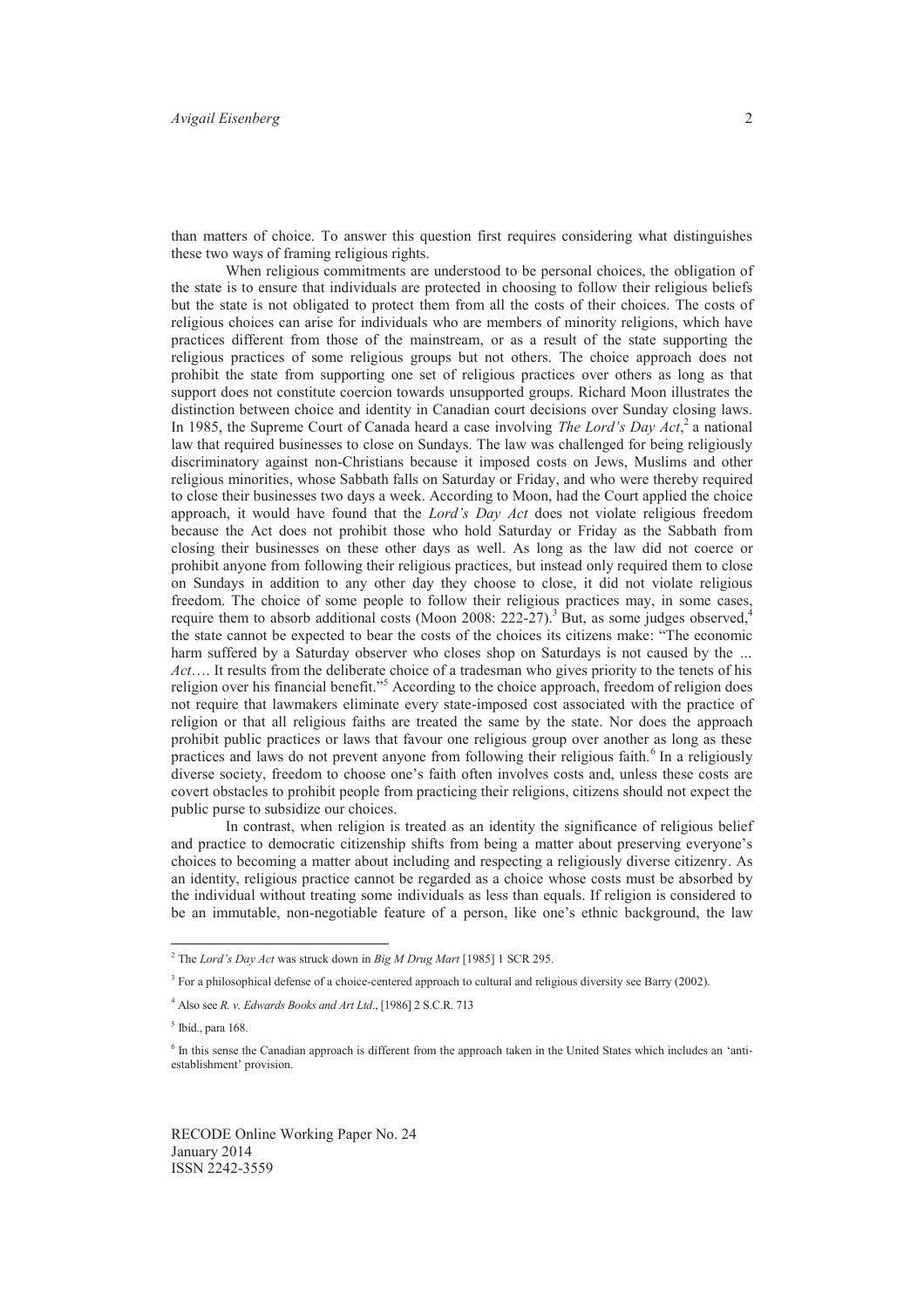must treat that religion with respect in order to respect the person whose identity is informed by it. Using an identity approach, religion becomes part of 'who I am' rather than 'what I choose to believe<sup>"</sup>.<sup>7</sup> A law that privileges the practices of one religious group over others, such as a law that requires businesses to close on Sundays, may violate religious freedom if it appears to expose minorities to disrespect or disadvantage, or is viewed as denying them dignity as members of a particular group. According to Moon, if religious belief is part of the individual's identity "then its unequal treatment may be experienced by the individual as an interference with his or her dignity and as a failure to treat him and his (sic) group with equal respect."<sup>8</sup> According to the 'identity approach', the state may not impose costs on some religious faithful, if those costs have the effect of alienating or marginalizing some citizens.

 Moon recounts that, in Canadian jurisprudence, a shift from choice to identity can be traced back to the first freedom of religion cases decided by the courts using Canada's Charter of Rights and Freedoms, which was entrenched in the Constitution in 1982. In the 1985 case discussed above, *Big M Drug Mart,* the majority of the Court adopts the identity approach by recognizing that laws that favour mainstream religious groups can have the effect of displaying disrespect for individuals outside the mainstream. The shift from the choice approach to an identity approach is articulated by Chief Justice Dickson who writes the decision for the majority:

In proclaiming the standards of the Christian faith, the [*Lord's Day*] *Act* creates a climate hostile to, and gives the appearance of discrimination against, non-Christian Canadians…. The theological content of the legislation remains a subtle and constant reminder to religious minorities within the country of their differences with, and alienation from, dominant religious cultures.<sup>9</sup>

This shift marks a transition in Canadian jurisprudence on religious freedom. Whereas the choice approach, which dominated jurisprudence before 1985, focuses on assessing individual freedom by protecting the individual's deep personal choices from coercion or legal prohibitions, after 1985 and *Big M Drug Mart*, the court began to consider the identity approach which aims at inclusion and equal respect for religious minorities, and extended recognition to the religious freedom of collectivities. $^{10}$ 

## **Explaining the Shift**

The shift from choice to identity can be detected in Canadian, American and European jurisprudence on freedom of religion, $11$  but it is far from complete or uncomplicated. More often than not, Canadian courts refer to both individual choice and religious identity in their reasoning, and Canadian judicial majorities continue to frame many of their decisions as affirmations of religious choice. From the individual's perspective, religious freedom is about

 $\overline{a}$ 

<sup>7</sup> Also see Waldron (2000) and Weinstock (2006)

<sup>8</sup> Moon (2008) supra note 7 at 232.

<sup>9</sup> *Big M Drug Mart* at para 97-98. Also see para 134.

<sup>&</sup>lt;sup>10</sup> Ibid at para 98.

<sup>&</sup>lt;sup>11</sup> See, for example, the dissenting opinion of Justices Malinverni and Kalydjieva in *Lautsi and Others v Italy*, ECHR 30814/06, 2011.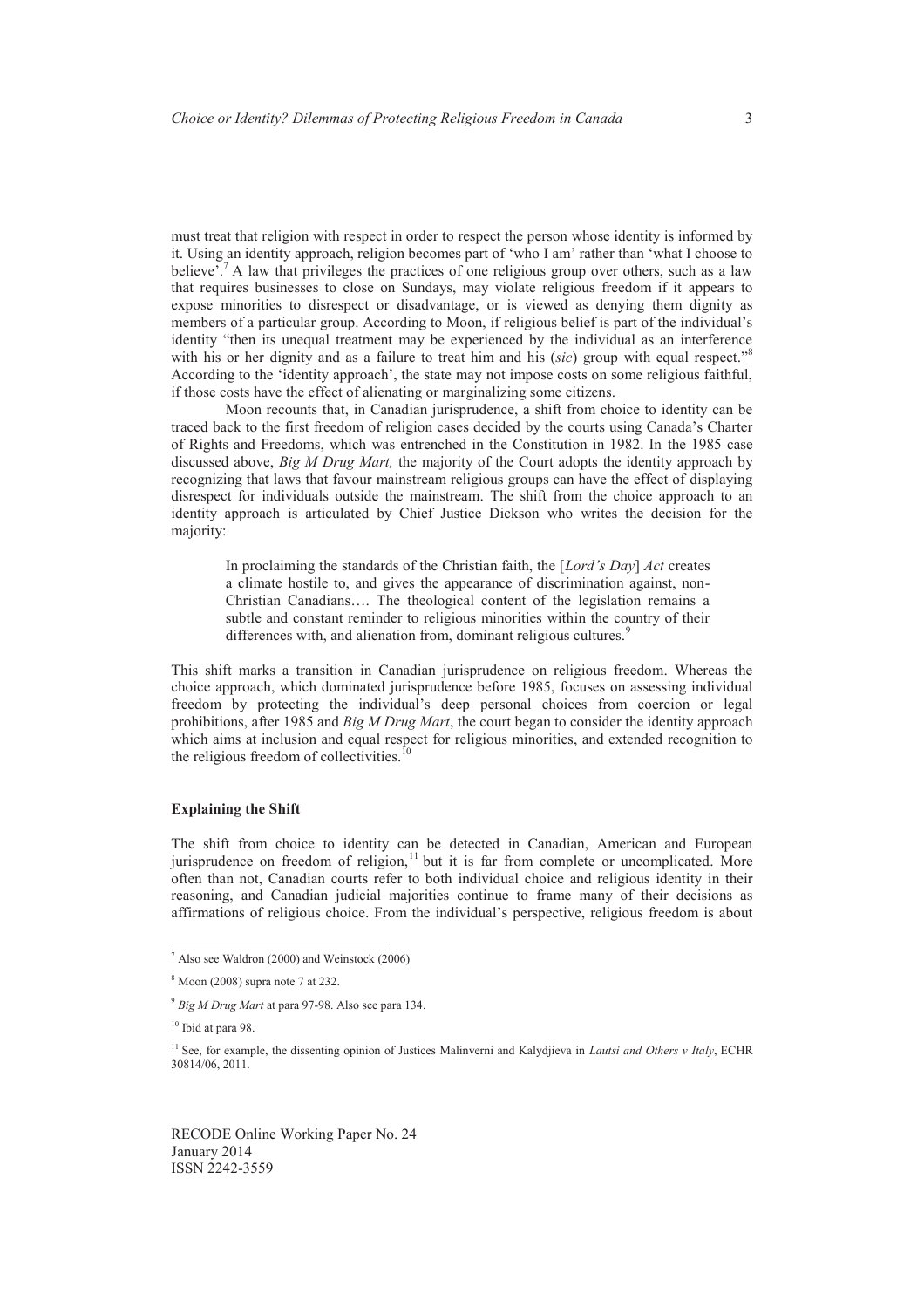both choice and identity, and prohibitions on religious practices, or state regulations which favor the practices of some religions over others, can be experienced by members of religious minorities both as impositions on individual choice and as a form of exclusion and disrespect. That said, the two approaches are not always mutual reinforcing. When they are understood as two different frameworks for understanding religious freedom, they can lead to markedly different conclusions about what is at issue in a conflict that involves religious freedom and how to resolve it.

To understand the full extent of the distinction between these frameworks, it's worth considering why this shift occurred in the first place. The shift found in Canadian decisions in the mid-1980s took place in the context of a broader global shift in political activity and struggle, in which a diverse array of groups became mobilized and politicized around features of identity, including gender, race, language, ethnicity, sexuality, religion, and indigeneity. Since the 1970s at least, various groups in the West have increasingly made claims before domestic and international courts for the recognition or protection of some aspect of their identity, in many cases to contest the ways in which they have been incorporated into the state. The claims of Indigenous peoples and linguistic minorities in this period are prime examples. Indigenous peoples have mobilized on the basis of indigenous identity perhaps more effectively in the last few decades than ever before to contest their treatment by colonizing states, including the neglect of historical treaties and the absence of protection for their lands and practices, by arguing for the protection of their identity. Linguistic minorities have also contested the terms by which they have become incorporated into larger states without adequate linguistic protection, and have used their linguistic identity to consolidate nationalist political struggles in Quebec, Wales and Catalonia, to name three examples.

 Religious minorities have also been mobilized during this era of identity politics in distinctive ways. In many cases, new immigrant groups, especially Muslims, have been at the forefront of these struggles in the West, but in some cases, long-standing religious groups have recently become politicized (or re-politicized) to contest the terms of their access to the benefits of citizenship. Together, these groups have contested state prohibitions on wearing headscarves and kirpans, the censorship of blasphemous cartoons, the criminalization of polygamy, and restrictions on religious arbitration in Canada, France, Britain, Denmark, the Netherlands, the United States, Germany amongst other states. In these contexts, religious groups have raised questions about whether state laws treat them disrespectfully<sup>12</sup> and whether states are obligated to accommodate particular religious practices in order to treat pious citizens as equal citizens. In the context of many of these struggles, individual choice is only partly at issue and instead minorities have argued that the recognition, protection and accommodation of some aspect of their distinctive identity is a requirement of justice and a requirement of democratic and inclusive community.

 So, the shift in Canadian decision making from a choice to an identity approach occurred at a time when numerous groups throughout the world were becoming engaged in what has come to be known as identity politics. And just as many states responded to identity politics by revising their constitutions and developing international protocols to protect rights and freedoms related to these identity claims, so did Canada. In the last 30 years, over 40 state constitutions have been amended in order to offer protection for different kinds of identitybased claims<sup>13</sup> and numerous transnational and international covenants and conventions have

<sup>&</sup>lt;sup>12</sup> For an assessment of respect in relation to religious controversy see Mahmood (2009)

<sup>&</sup>lt;sup>13</sup> Explicit mention of 'identity', or articles that directly address cultural rights or 'indigenous identity', can be found in the constitutions of Argentina, Belize, Bolivia, Brazil, Bulgaria, Croatia, Ecuador, Guatemala, Kosovo, Mexico, Nicaragua, Panama, Paraguay, Peru, Poland, Romania, Slovakia, Slovenia, Venezuela, as well as statutes passed by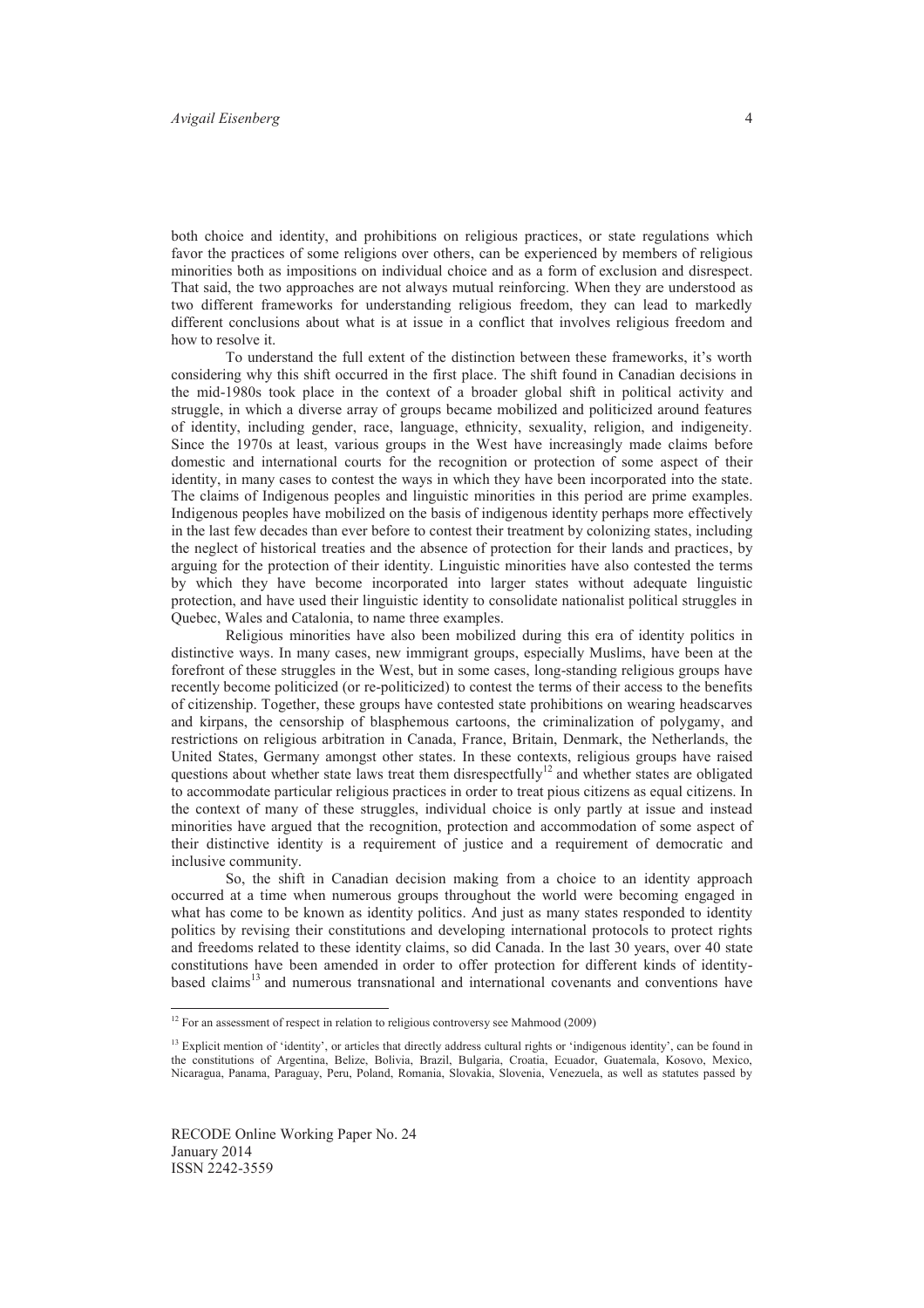been created in which the protection of some feature of identity figures prominently. In 1982, the Canadian constitution underwent major reform and several provisions of the newly entrenched *Charter of Rights and Freedoms* reflected a politics of identity in the sense that they linked the protection of individual rights to group identity. For instance, the Charter's Section 15 guarantees equality on the basis of several identity categories including sex, race, ethnicity, religion, sexual orientation, and disability; Sections 16-22 recognize the linguistic rights of French and English minorities; Section 27 requires rights to be interpreted in a manner consistent with the multicultural nature of Canadian society; and another revision, section 35, recognizes the rights of Aboriginal people. In short, Canada's constitutional revisions were carried out in an atmosphere of political optimism about the potential democratizing effect of using identity to advance individual freedom, equality and group emancipation.<sup>14</sup> For Canada, this was the first time that political and civil rights had been entrenched in the constitution, but for many other polities, these new constitutional provisions and protocols added a layer of protection to what rights already offered and, in doing so, broadened the application of rights to include matters relevant to groups and connected to the recognition and respect for different aspects of identity.

The net effect of these changes has yet to be fully understood, but what was clear, even at the inception of these new rights, was that these changes were bound to introduce challenges to public institutions, especially for judges and legislators, who had to devise transparent ways to respond to the claims of the many groups that mobilized to advance claims for the protection and accommodation of their identities. The shift from individual choice to identity as a means of reorienting rights protection in general illuminates some of the leading challenges western courts have confronted in the last 30 years and many of these challenges relate directly back to the emergence of an identity approach to religious freedom.

#### **Three Implications of the Shift from Choice to Identity**

The first implication and central benefit of an identity approach is that it is more effective than the choice approach at tracking social exclusion and historical injustice towards groups.<sup>15</sup> In part, this is because those who use the approach are more inclined to treat certain features of a group's religion, such as a particular practice or commitment, as an immutable part of the group's identity and therefore significant to what is required to treat a group respectfully. The practice or commitment is then used to identify laws or policies that have restricted them which are then examined to determine if these restrictions constitute unfair discrimination. Using an identity approach, Canadian courts have become willing to consider the connection between the prohibition of a group's practices and state-driven discrimination against the group. This connection, between the restriction on a group's practice and damage to a group's identity, is drawn in several cases where religious groups contest legal restrictions on their practices.

RECODE Online Working Paper No. 24 January 2014 ISSN 2242-3559

regions in Italy, Spain, and Germany (Lander). In most cases, these provisions have been entrenched in the last thirty years (Ruggiu 2012: 219-24 and 224-33)

<sup>&</sup>lt;sup>14</sup> The Charter initially generated several critical assessments as well, beginning with Banting and Simeon (1983), Mandel (1989) and Bakan (1997), all of which quickly became basic reading for scholars interested in Charter politics. Accounts of the Charter's impact on minority rights also include Cairns (1992) and Hein (2000).

<sup>&</sup>lt;sup>15</sup> A shift to an identity approach in legal and political advocacy can be traced for many groups including Indigenous peoples, cultural minorities and religious minorities. A study documenting this shift in political advocacy by people with disabilities in Canada is Vanhala (2011), especially, on the subject of Charter rights, pp. 57-61.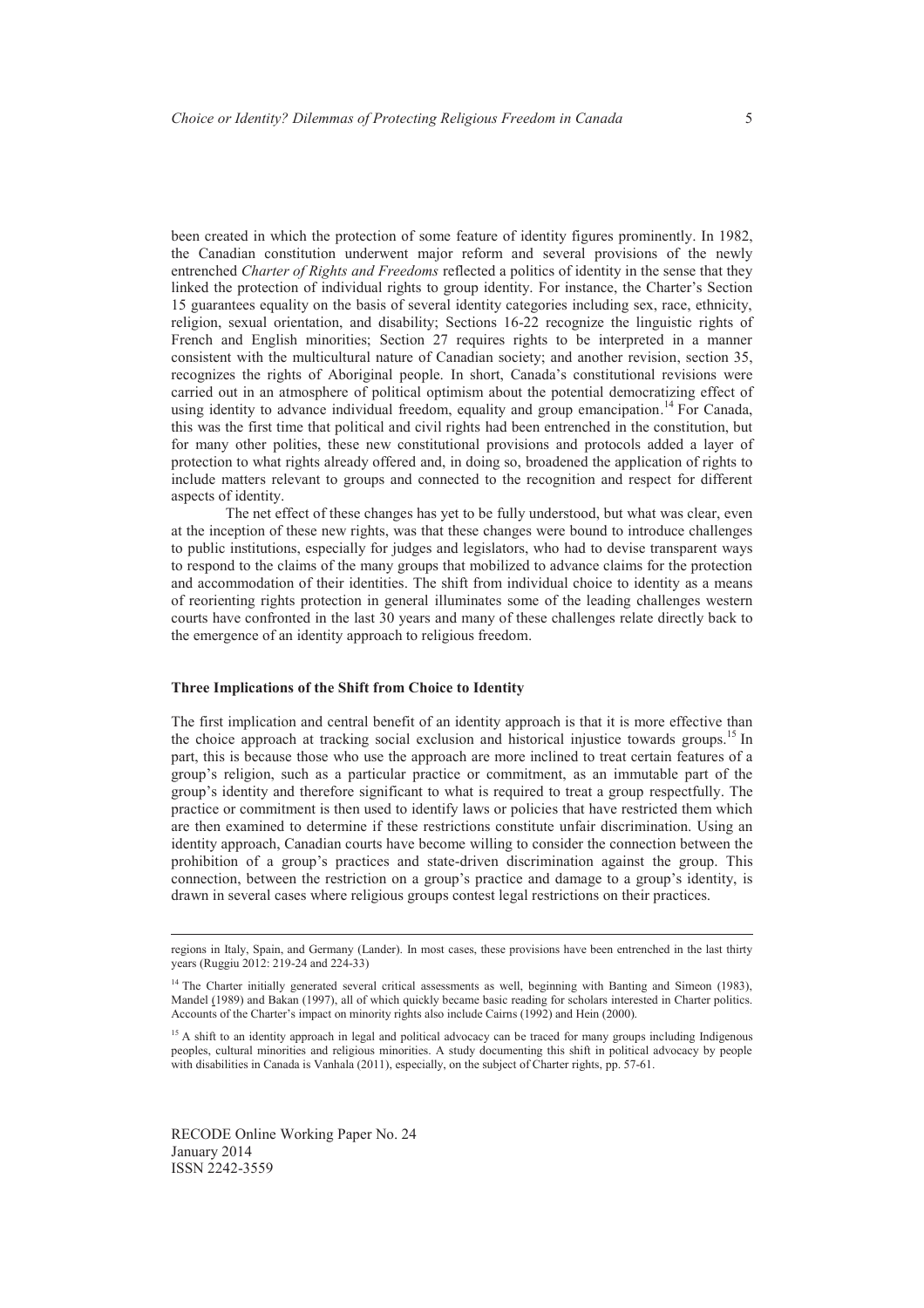For example, in a recent case about the criminal prohibition of polygamy in Canada,  $^{16}$  the Fundamentalist Latter Day Saints (FLDS) in Bountiful, British Columbia presented evidence to show that the criminal prohibition of polygamy has been used historically as a tool by the state to expose members of their community to disrespect and discrimination. The FLDS community submitted historical evidence and political analysis to support their claim that the criminal law prohibiting polygamy was initially designed to dissuade the break-off Mormon sect from immigrating to Canada, and then to stigmatize, marginalize and exclude the group from the benefits of citizenship in Canada and the United States. Women in the community stated in interviews that, even if they choose not to enter a polygamous marriage, they feel stigmatized by the law, along with all the other members of their community. On their view, the criminal prohibition exposes all members of the community to disrespect by prohibiting a practice that is emblematic of the group's identity.<sup>17</sup> Whereas the criminal prohibition impedes individuals in the community from choosing to follow one of their religious commitments, the injustice the community claims to experience is not simply a matter of having the choices of their members restricted. The argument made by some members of the group is that the prohibition on polygamy today fits into a group-based history of social exclusion and a narrative of persecution that is far more profound to the group's sense of dignity than what a snap shot assessment of individual choice reveals.

 As the Bountiful case illustrates, some disputes about religious freedom can be framed both as disputes about the conditions for political equality and as disputes about state interference in matters that ought to be left to individual choice. Judges are, unsurprisingly, aware of the complicated relation between religious choice and identity, and the Canadian court, in particular, has recently commented on this relation in the following way:

Religion is a matter of faith, intermingled with culture. It is individual, yet profoundly communitarian. Some aspects of a religion, like prayers and the basic sacraments, may be so sacred that any significant limit verges on forced apostasy. Other practices may be optional or a matter of personal choice.<sup>18</sup>

But, even in recognizing the complicated, choice-identity nature of religious commitments, the court's decisions nevertheless signify an identity approach by recognizing that the law has placed individual choice in tension with democratic inclusion. Consider, for example, the case of *R v NS*, about a law that requires women to remove their niqabs in order to given testimony as witnesses during a criminal trial.<sup>19</sup> According to the dissenting opinion of Justice Abella, the problem with this law is that it requires some members of a religious minority to choose between participating as citizens in the polity and adhering to their deeply-held religious commitments: "…sexual assault complainants… will be forced to choose between laying a complaint and wearing a niqab, which... may be no meaningful choice at all."<sup>20</sup> Such a decision draws on features of both choice and identity but it frames the choice on offer – between rights of citizenship and religious commitments – as beyond the boundaries of what is fair because the religious commitment is treated as immutable and non-negotiable. By invoking this choice in

 $\overline{a}$ 

<sup>16</sup> *Reference re: Section 293 of the Criminal Code of Canada* 2011 BCSC 158 (hereinafter *Bountiful*).

 $17$  Campbell (2009: 221). Campbell was one of the witnesses whose testimony was used during the case.

<sup>18</sup> *Alberta v Hutterian Brethren of Wilson Colony* [2009] SCC 37, 2 SCR 567 at para 89.

<sup>19</sup> *R. v N.S. 2012 SCC 72*. See Abella's opinion starting at para 80.

 $20$  Ibid., para 96.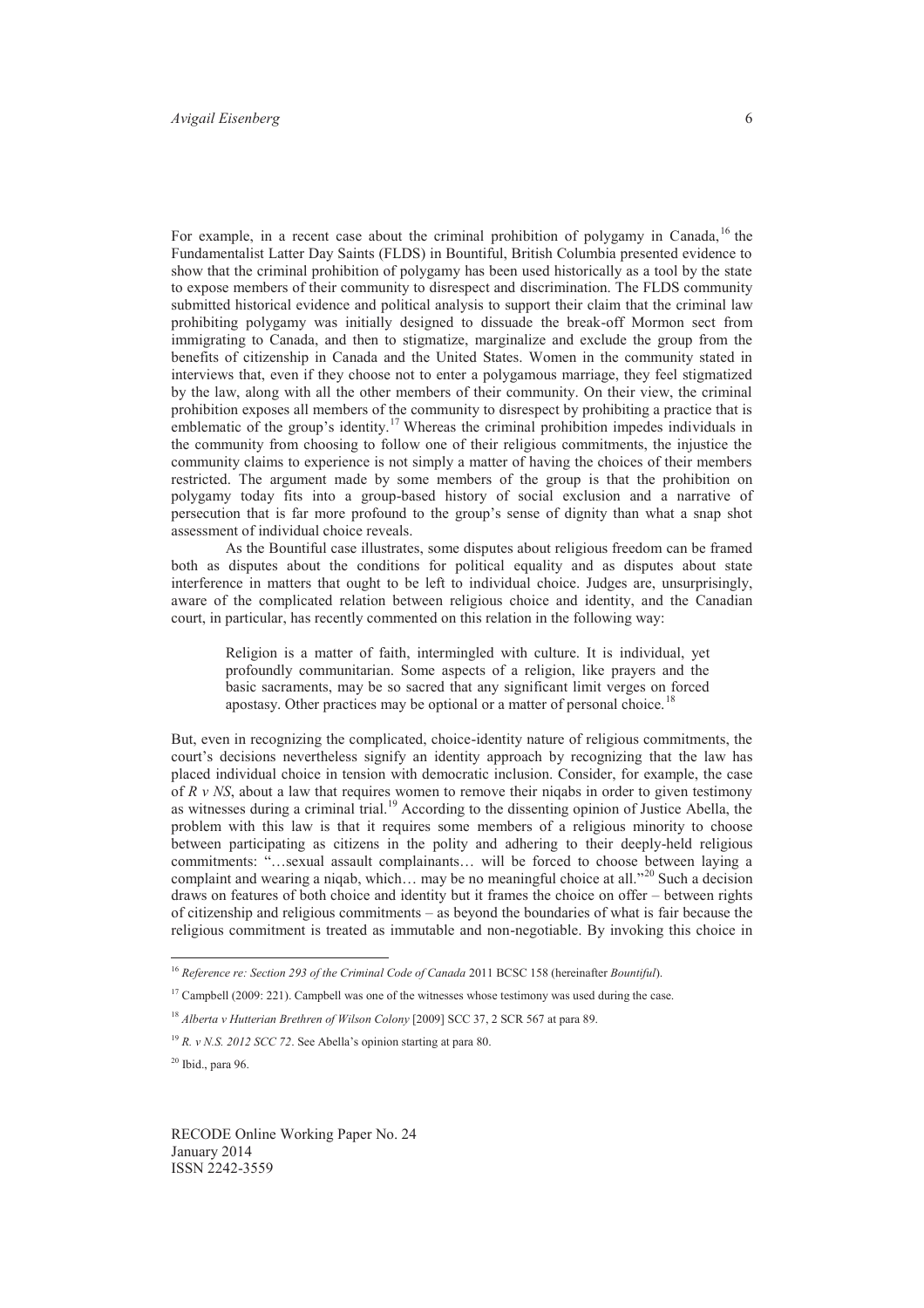these terms, Abella's position signifies the shift identified here from a choice to identity approach. In her view, the rights of citizenship and democratic inclusion are now considered reasons to oppose the legal prohibition of particular religious practices. The question shifts from one about whether people want to choose to be so pious or not to a question of whether individuals have 'meaningful choices', where 'meaningful' is interpreted broadly to exclude circumstances that expose the individual, whatever her religious choices, to disrespect and disadvantage in the public sphere and as a citizen. The significance of the shift in frameworks is thereby not located in the use of the term 'choice' or 'identity' by a court or legislature, but in the broader framework employed by public institutions in which what matters about religious freedom is its relation to citizenship, mutual respect and the quality of democracy.

 Amongst the leading cases in Canada on religious freedom in the last 10 years, *Multani v Commission scolaire Marguerite-Bourgeoys*<sup>21</sup> exemplies the identity approach because of how it frames religious freedom in relation to democratic inclusion. In *Multani*, a Quebec school board prohibits a Sikh boy from wearing his kirpan to school. According to the school's no weapon's policy, the kirpan is to be considered a weapon whereas, according to the Sikh boy and his family, it is to be considered a central article of faith. The Supreme Court rules that the school's policy unfairly denied Multani's religious freedom in part because it potentially exposes religious minorities to disrespect:

If some students consider it unfair that G may wear his kirpan to school while they are not allowed to have knives in their possession, it is incumbent on the schools to instill in their students this value that is at the very foundation of our democracy. … Accommodating G and allowing him to wear his kirpan under certain conditions demonstrates the importance that our society attaches to protecting freedom of religion and to showing respect for its minorities.<sup>22</sup>

If the decision in *Multani* had been framed only in terms of individual choice, the Court would have focused not on respect, but rather on deciding whether the school's no weapons policy undermined Multani's right to exercise his choice about practicing his religion. Did the school's no weapons policy deny the right of Sikhs to choose their religious commitments or was the problem that the policy imposed costs on orthodox Sikhs that required them to choose between sending their children to public schools where kirpans were prohibited, and private schools where they would be allowed? Whether or not these questions would have led the Court to decide in favour of Multani is unclear, but clearly it would not have led the Court to consider how restricting kirpans in public schools might expose Sikhs, and other religious minorities, to disrespect in Canadian society. Like other recent cases, *Multani* illustrates that even if a religious conflict can be framed in terms of a denial of an individual's freedom to practice their religion as they choose, many cases are not framed this way and instead engage the question of whether restricting a religious practice undermines the equal citizenship and democratic inclusion of the minority. The identity approach alone directs us to consider these features to a conflict. Under the framework of identity, the assessment of religious freedom can involve tracking social exclusion and historical injustice towards religious groups and sometimes this entails assessing whether the law has prevented the access of a religious minority to the benefits of citizenship by placing them in a position of making an unacceptable choice – between commitments related to their sense of themselves, i.e. their identity, and features of citizenship.

 $\overline{a}$ 

<sup>&</sup>lt;sup>21</sup> [2006] 1 SCR 256.

<sup>22</sup> See *Mulanti*, introductory remarks to majority opinion. Respect is also discussed in *Multani*, para 79.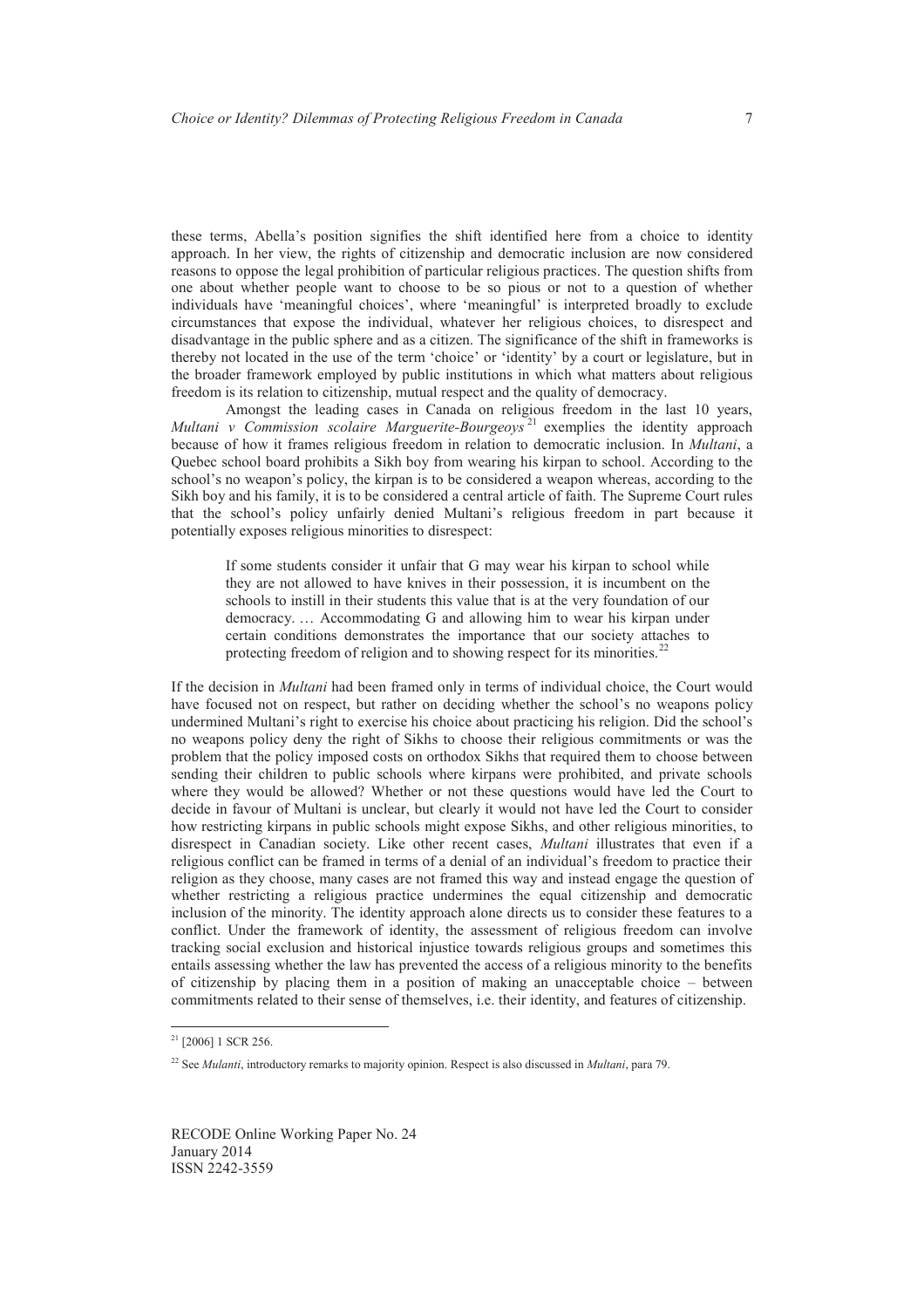Following from this, a second implication of the shift from choice to identity is that it can shift the focus of debate from a concern about injustice done to individuals to a concern about groups, and this can have both benefits and risks. One benefit is that the approach tracks the way in which exclusion may have been engineered by past state policy, which restricted important group practices. In general, the claim that some groups have been historically excluded or subjugated by prohibitions on their practices is not especially new or controversial. For instance, it is widely acknowledged that colonial state agents restricted Indigenous practices, such as the potlatch and Spirit Dancing festivals, as a means to subdue and subjugate Indigenous people, and to destroy their communal and kinship bonds. Similarly, religious groups have claimed they have also been the target of strategic state restrictions, for instance, through restrictions on polygamy, on veiling, on using peyote, or on proselytizing to name a few examples.

 In relation to these kinds of cases, the identity approach helps to connect individuals to groups through collective practices and, through these collective practices, to a history of legal and social exclusion of the group from the benefits of citizenship. Whereas social exclusion and discrimination may be considered unjust only because they are experienced by individuals, a policy or rule can be considered unjust not only because it impairs an individual's freedom to follow a religious practice or value that is meaningful to her but also because the restriction targets a religious group and marginalizes its members. Evidence about the meaning and importance of the practice to the group helps to illuminate this collective dimension, which can be overlooked by assessments that narrowly focus on whether an individual believer was free to choose.

 Whereas a shift from issues of individual to group injustice broadens the kinds of cases that might be taken seriously using an identity approach, the risk of this shift from individual to group is that it can place pressure on groups to present themselves as unified and homogeneous rather than pluralistic and heterogeneous with respect to how members participate and are committed to the group and thereby who counts as a member (or a member in good standing). In order for groups to make persuasive claims for the protection of their practices, they are better off providing state decision makers with convincing evidence that tracks the social exclusion and injustice which the group has suffered historically because of its practices, as the FLDS attempted to do. For religious groups to provide such evidence, it helps if the group is clearly identifiable through its practices or other visible features of its 'groupness', because only if the group can be defined precisely is it possible to track the way in which the group has been treated or to connect the group to a practice. For instance, despite the recognized legal principle of individual 'sincerity of belief' as the only legitimate test for the authenticity of religious practice, the conflict in Quebec over whether Sikh boys should be allowed to wear real kirpans strapped to their bodies when they go to public school turned in part on whether wearing a symbolic replica of the dagger on a necklace was sufficient to meet Sikh religious obligations. Is wearing a real kirpan indeed an authentic requirement of Sikhism or an excessive display of religious orthodoxy? Similarly, one of the main hurdles encountered by the FLDS in making their case about polygamy was, first, to convince the court that, whereas people outside their community may practice polygamy, their group is distinctive because of the important role polygamy plays in its religious beliefs and way of life, and second, to show that, even if FLDS members are free to choose not to live in polygamous relationships, those who make this choice are not fulfilling their religious obligations (Campbell 2009: 197-9). By clearing these hurdles, the FLDS creates visible and stable features of group identity in light of the inevitable pluralistic nature of individual practice within and outside the group. When religion becomes an identity and religious claims are advanced on this basis, it is in the interests of religious groups also to advance a stable and definitive understanding of who counts as a (good) member of their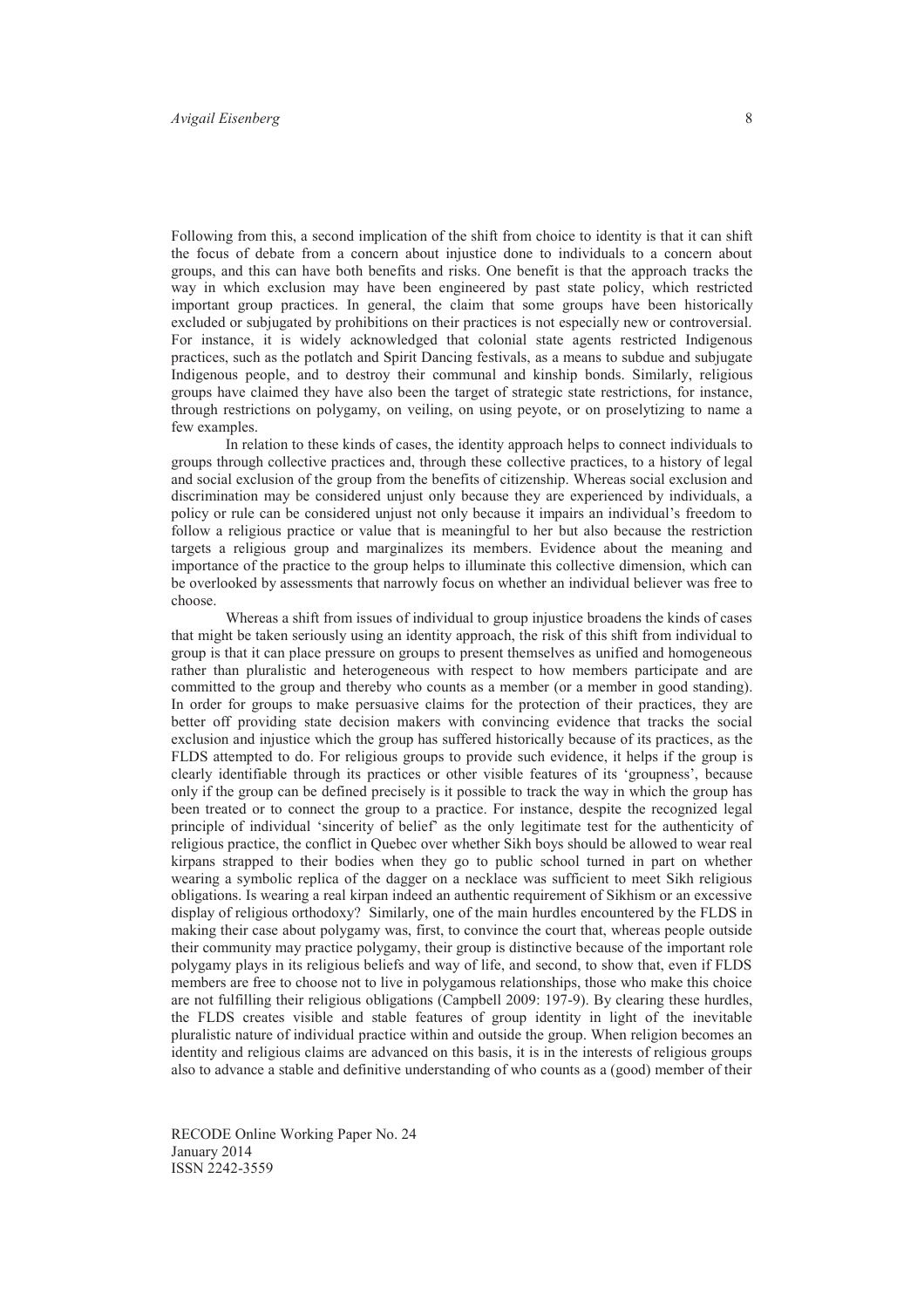group and what counts as the group's core beliefs or practices. The more fluid or variable a group's membership or practices, the more difficult it will be to present a case that convincingly uses a practice to trace exclusion or historical discrimination back to the group making the claim.

If an identity perspective treats a group's identity as immutable, static, and nonnegotiable, it can constrain individuals and groups by tying them to static understandings of their identity and, in some cases, entrenching stereotypes about their identities or deepening internal hierarchies that are associated with the group's identity being defined in particular ways. This can occur with the (unintended) help of conservative judges or when misinformation about the group is used to make decisions that concern them, but it also occurs because groups self-essentialize. Groups have a stake in how they are defined by outsiders and this can lead them to exaggerate the importance of their practices or the unqualified unity and uniformity of the group in hopes that doing so will enhance their chances of winning legal recognition and protection for some aspect of their identity.<sup>23</sup> Consequently, when an identity perspective is adopted in order to interpret religious freedom, it will carry the risk of reinforcing stereotypes about a group and potentially making more rigid static boundaries about who counts as a member (or a member in good standing) of the group.<sup>24</sup> In addition, group leaders may present particular religious commitments as central and integral to the group's identity in order to define the group and unite it in particular ways and thereby to protect a favored understanding of the group's identity, which also happens to protect the leadership positions of a group of elites.

 In contrast, when a group's identity is publicly recognized to be pluralistic, fluid, and hybrid it is much more difficult for judges and other public decision makers outside the group to endorse conservative, essentialized or stereotypical understandings about how best to protect that identity, or for elites within the group to present the group's identity as uniform and uncontested.<sup> $25$ </sup> Yet, as the second implication of the identity approach shows, sometimes, without these more static understandings, of who counts as a member of the group or what practices are central and integral to the group's identity, courts are unable to track the ways in which groups have been exposed to social exclusion or even to identify stable formations of the group itself to which discrimination may or may not have been directed. In short, where religion is treated as an identity, groups are caught in a dilemma between, on one hand, providing public decision makers with a realistic sense of the group that is fluid with respect to membership and that includes contested practices, but that provides a weak means to trace social exclusion and unjust treatment, and, on the other hand, an essentialist sense of the group even if this means entrenching internal hierarchies that define the group's identity in static and stereotypical ways that exclude and disadvantage some members. Whereas courts might find it helpful to use a particular religious commitment or practice to trace social exclusion, the real world political dynamic created by an identity perspective that invites courts to do this may effectively strengthen a narrow and essentialized understanding of group identity that marginalizes some members of the group.  $\overline{a}$ 

<sup>&</sup>lt;sup>23</sup> The tendency to self-essentialize in order to help one's case is illustrated by a leading advocate of religious arbitration in Ontario, who stated that "Muslims place their spiritual and social lives in peril when they are required to submit to laws other than those that Allah ordained" (Ali 1994). For a critical assessment of the incentive to self-essentialize, see Povenilli (1998: 575-610).

<sup>&</sup>lt;sup>24</sup> For an elaboration of the risks of essentialism, see Eisenberg (2009: 61-2 and chp 6). See also Phillips (2007).

<sup>&</sup>lt;sup>25</sup> The Ontario debates about religious arbitration provide an excellent illustration of the impact that publicity can have on the ability of religious elites to define religious identity statically for large groups. For an assessment of the identity politics in these debates, see Eisenberg (2009: 45-51).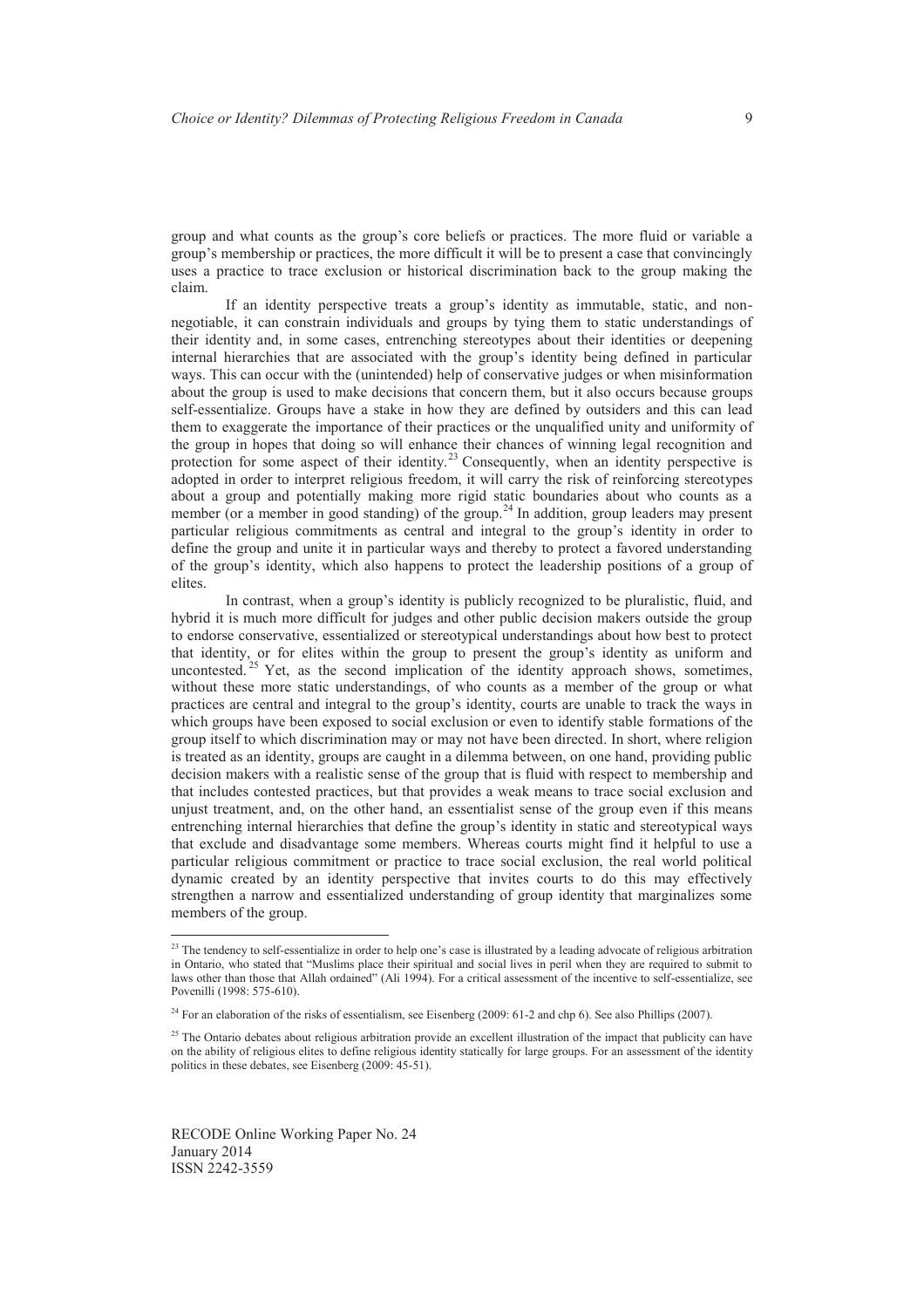Finally, the third implication of a shift from choice to identity is that the identity approach increases the pressure on public institutions to provide a stable and publicly acceptable means of assessing when and how the state ought to accommodate religious practices and values. Insofar as the identity approach exposes exclusion and marginalization, it demands that states respond by re-negotiating the terms of citizenship and establishing a more inclusive public sphere. In Canada, 'reasonable accommodation' is the interpretative framework used to facilitate this process of renegotiating inclusion by assessing how religious practice will be regulated in the public sphere. The principle idea behind reasonable accommodation is that "[f]acially neutral rules that have adverse effects on the basis of creed or religion are a violation of the right to religious equality unless the employer has taken reasonable steps, up to the point of undue hardship, to accommodate religious observance" (Ryder 2008: 90).

 The identity approach necessitates the legal obligation to accommodate religious practice publicly because only where religious belief and practice is considered to be an immutable, non-negotiable feature of a person's identity, as opposed to a choice the individual has made, will the exclusion of a religious practice be viewed as the exclusion of the person or group. So the ascendancy of reasonable accommodation  $-$  or reasonable adjustment as it is sometimes called - as an important legal standard that helps sort out which religious practices are allowed and which are not, and thereby how religious freedom is experienced and understood in the public sphere, follows directly the shift from choice to identity in how publics understand religious freedom.

 In Canada, reasonable accommodation became a legal standard at approximately the same time as the identity approach emerged in jurisprudence, that is, in the 1980s, through human rights cases about religious discrimination in the workplace. <sup>26</sup> Reasonable accommodation required that employers adapt workplace rules and practices so as to accommodate the religious commitments of their employees within the limits of what is reasonable and short of undue hardship.<sup>27</sup> Since then, reasonable accommodation has become the primary means of thinking about how to sort out conflicts that involve controversial religious practices in the public sphere. For instance, in 2008, Gerard Bouchard and Charles Taylor issued a Report for the Quebec government on the 'Accommodation Practices Related to Cultural Differences' that examined the principle of reasonable accommodation, or what they also called 'concerted adjustment'. The principle, they explained, reconciles public rules to religious minority practices and thereby provides equal access to the public sphere, especially to employment, housing, and public services, in full light of religious differences (Bouchard  $\&$ Taylor 2008: 161). As they observe, seemingly neutral rules can disadvantage some religious groups without intending to do and the solution is to adjust the rule to accommodate the difference. In their formulation, which follows how the legal standard is used in Canada and elsewhere, the aim of reasonable accommodation and the mode by which it translates the abstract ideals of religious freedom into real world practice require publics not to abandon their rules but to mitigate their discriminatory effects by making provision for an exception to the rules or a specific adaptation of the rules up until the point of undue hardship.

 Like other approaches by which states sort out how to manage the identity claims of minorities, reasonable accommodation can have significant drawbacks, including that its application can activate a conservative impulse in those who may be required to accommodate

<sup>&</sup>lt;sup>26</sup> See Gwen Brodsky, Shelagh Day, and Yvonne Peters (2012), who trace the Canadian jurisprudence on  $\frac{1}{27}$   $\frac{1}{27}$   $\frac{1}{27}$   $\frac{1}{27}$   $\frac{1}{27}$   $\frac{1}{27}$ 

In Britain, reasonable adjustment was recognized as a legal duty in disability discrimination law in 1995. Elsewhere in Europe, though not recognized explicitly as a duty, a human rights duty to accommodate can be traced in the reasoning of the European Court of Human Rights in many cases about religious belief and disability.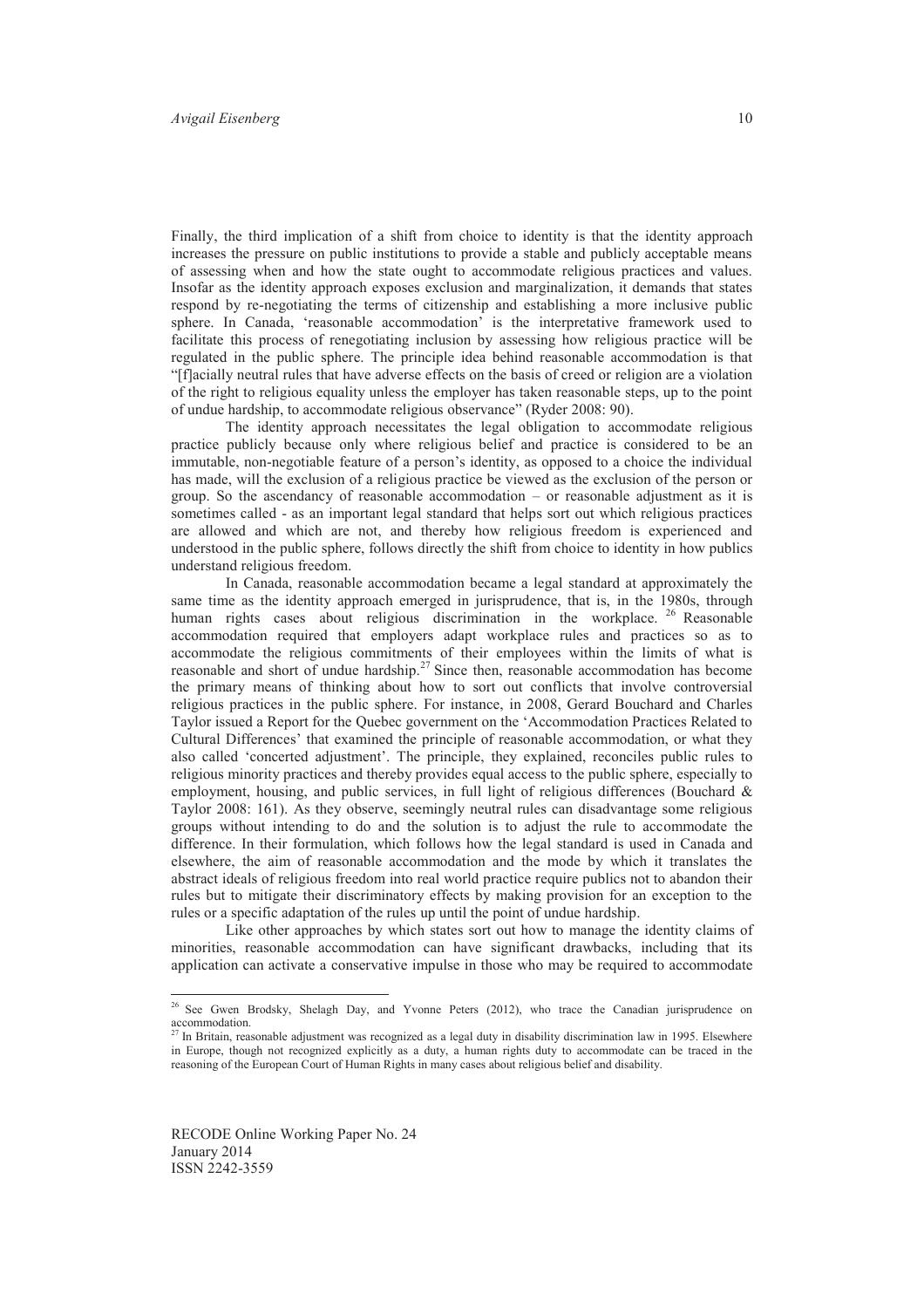minorities unless they can show that accommodation will cause them undue hardship. In effect, this means that the more fundamental a rule or norm is to the employer's way of doing things, the less likely accommodation will appear to be reasonable even if it causes minorities serious disadvantage. This problem has been illustrated in several cases about employment decisions and has been commented on by the Supreme Court of Canada on more than one occasion. For example, the Chief Justice McLachlin writes that in the absence of legal interpretation which aims at transforming the disputed standard, "[t]he right to be free from discrimination is reduced to a question of whether the 'mainstream' can afford to confer proper treatment on those adversely affected, within the confines of its existing formal standard. If it cannot, the edifice of systemic discrimination receives the law's approval. This cannot be right."<sup>28</sup> In McLachlin's view, the presence of undue hardship on the majority can be a poor test of whether accommodation is 'unreasonable' and, instead, may indicate the degree to which the dominant group's position of power is written into the way that social institutions work or are viewed as working well.<sup>29</sup> On this view, the framework of legal accommodation can preserve and protect dominant and unfair norms,<sup>30</sup> in part because it invites respondents to make a case, if they can, for undue hardship. Undue hardship to the status quo, rather than culture justice, becomes the standard used to renegotiate the terms of citizenship and access to the benefits of the public sphere when reasonable accommodation is the approach taken.

 This concern about reasonable accommodation illuminates yet another risk of the identity approach. In courtroom contexts, the limit to accommodation expressed through the idea of 'undue hardship' works as an invitation for employers to convince the court that they will experience undue hardship if required to accommodate. Employers have to show not only that accommodation will require them to change their rules or expend resources to change the workplace but also that these changes and expenditures constitute *undue hardship* by jeopardizing the very enterprise the employer is engaged in (e.g. the financial solvency of the business). So, employers have an incentive to highlight and even exaggerate the close connection between potentially discriminatory rules and the essential nature of their workplace so as to convince the judge of the threat of accommodation – for instance, that it will cost too much and thereby threaten their business or that it will compromise safety and thereby undermine the capacity of employees to perform their jobs in a safe environment.

 More broadly, where 'reasonable accommodation' is adopted as the publicly accepted means to guide conflict resolution about religious practices and thereby to renegotiate the terms of democratic inclusion, the incentive may also exist for publics that resist accommodation to highlight the undue hardship that they will experience to the very enterprise they are engaged in as a collective if accommodation is required of them. If this seems correct, then it should be no

RECODE Online Working Paper No. 24 January 2014 ISSN 2242-3559

<sup>28</sup> See *British Columbia (Public Service Employee Relations Commission) v. British Columbia Government Service Employees' Union* [1999] 3 S.C.R. at 42, also known as *Meiorin* about whether a fitness test for firefighters discriminates against women. Also see *British Columbia (Superintendent of Motor Vehicles) v. British Columbia (Council of Human Rights),* [1999] 3 S.C.R. 868, where the issue is whether a standard set for healthy vision unfairly discriminates against employees with vision impairment who can nevertheless pass the driving and road safety test required by the employer. The ideals spelled out by McLachlin CJ in these two earlier decisions have recently been reiterated by the court in *Moore v BC (Education)* 2012 SCC 61 at para 61 and 62.

<sup>&</sup>lt;sup>29</sup> See Iris Young's (1990: 200-6) discussion of construction of merit as a social exclusionary value.

<sup>&</sup>lt;sup>30</sup> A more conservative interpretation of reasonable accommodation is also reflected in legal argumentation that establishes the grounds for accommodation on the basis of comparator group analysis which has the effect as entrenching dominant group norms as the standards against which minority practices are assessed. See Brodsky, Day and Peters (2012: 33-36 and fn 104).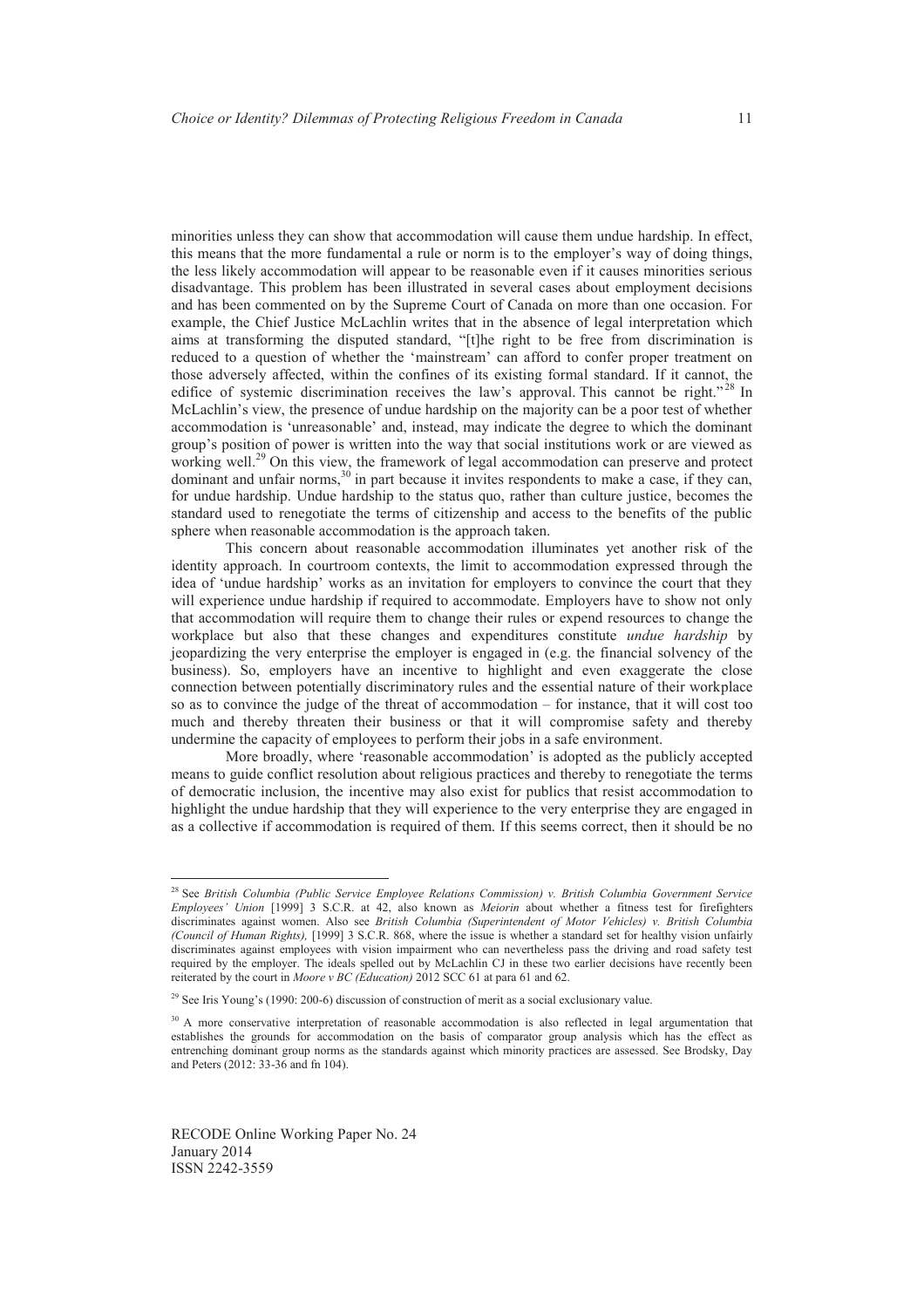surprise to discover that the most recent campaign in Quebec to pass a *Charte des valeurs*,<sup>31</sup> which defines as unreasonable the accommodation of ostentatious religious symbols and denies wearers of these symbols government services and jobs in the public sector, should follow a series of high profile conflicts and debates in Quebec about reasonable accommodation, including the Supreme Court's decision in *Multani* about accommodating kirpans in public schools, and after the Bouchard-Taylor Report on reasonable accommodation. According to advocates of the *Charte*, including the governing party at the time, the Parti Quebecois, accommodating religious symbols is not just a matter of religious inclusion or 'concerted adjustment'; it is a departure from Quebec's distinctive public culture built on a historical rejection of religion in the public sphere.

 A similar process of self-definition seems to have recently taken place at a national level in Canada where the prospect of reasonable accommodation has provided an invitation to the federal government, led by the Conservative Party of Canada, to emphasize Canada's distinctiveness by establishing highly visible boundaries of citizenship, in order to appeal to public sentiments which are resistant to accommodating religious and cultural minorities. For instance, recent legislative changes require women to remove their veils when they take an oath of citizenship and, as mentioned above, a recent Supreme Court decision sanctions the requirement that women remove the niqab when they give evidence as a witness during a criminal trial. Recent attempts have also been made to require that veils be removed in order to vote. Implicit in each of these state-led initiatives is a desire to define identity through Canadian citizenship against an implicit question about which religious practices ought to be accommodated and whether accommodation of some religious practices undermines features of the very project that is Canada. The same incentive at work in the Quebec debates to exclude and selectively include religious minorities for participation in public sector jobs as teachers, doctors, public servants, and day care workers, according to a standard that weighs accommodation against what the unique character of Quebec can bear, works to selectively provide access to the full rights of Canadian citizenship and access to the benefits of citizenship including the equal protection of the law.

 In sum, the third implication of the identity approach presents a dilemma. States must devise stable and publicly accepted means to sort out reasonable accommodation, which paradoxically compels the state to respond to the historical exclusion of people on the basis of their religious practices and activates a latent dynamic that can encourage those who resist accommodation to prove to a court or convince a public audience of voters that they will experience undue hardship if required to accommodate. In most cases where such resistance is evident, employers, government officials and school boards argue that changes to their rules will jeopardize the very project that the rule supported. In a broader context, the risk is that the requirement to accommodate can be resisted by mainstream groups if they successfully raise the stakes by showing that accommodation threatens to undermine the ideals and identity of their citizenship. In this way, 'reasonable accommodation' can elicit a political dynamic on a national scale that limits the promise of the identity approach to religious freedom, as it has in Canada.

<sup>&</sup>lt;sup>31</sup>The *Charte* was a central issue in the April 2014 Quebec election, where the incumbent Parti Quebecois was defeated in part because the electorate rejected the Charter. See http://www.nosvaleurs.gouv.qc.ca/en for a description of its contents.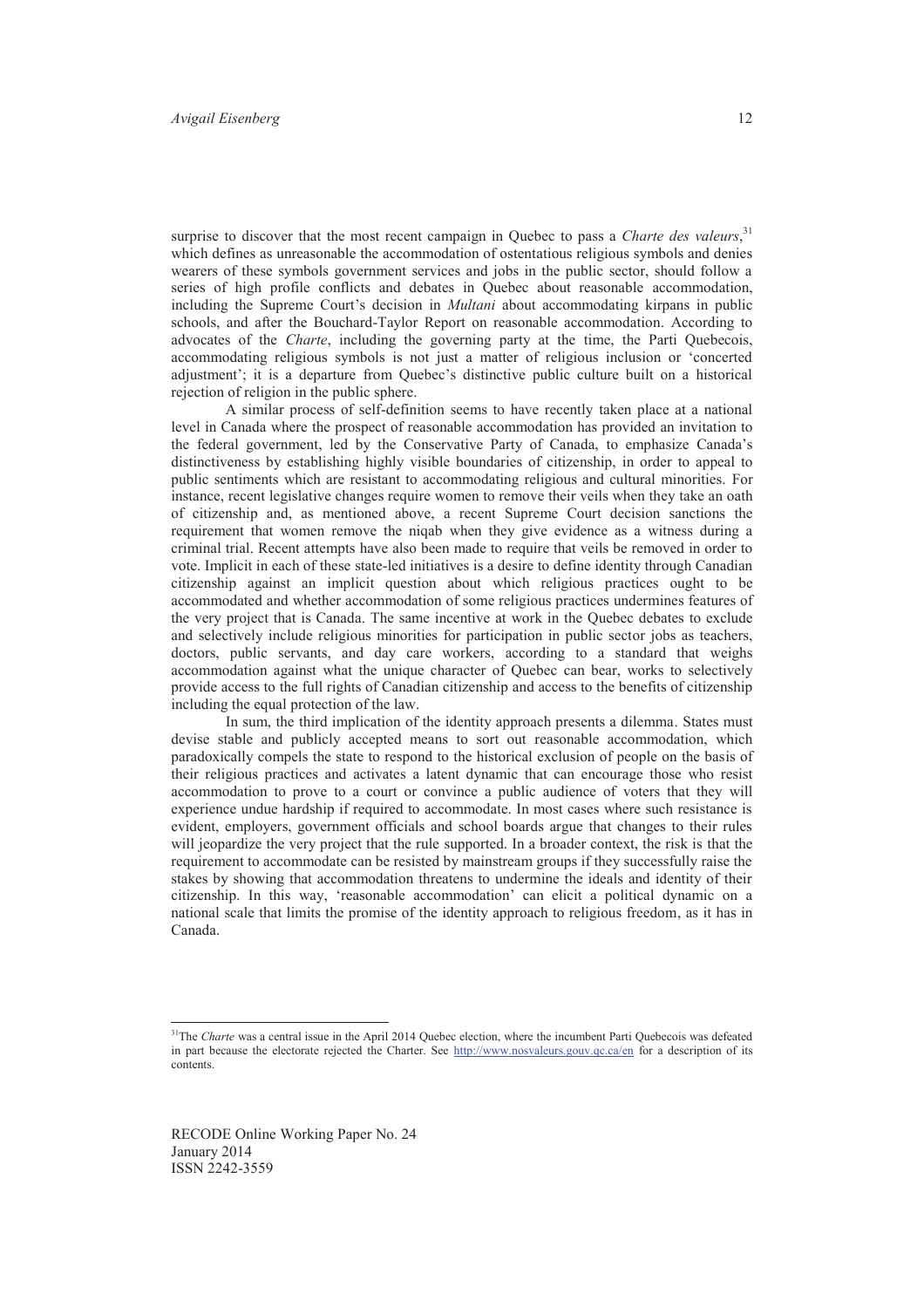#### **Conclusion**

Like 'identity politics' more generally, the identity approach to religious freedom helps to illuminate injustices suffered by groups rather than individuals, and helps groups advance claims for the protection of their religious beliefs and practices as matters relevant to the rights of their members as citizens. The identity approach can help groups who wish to renegotiate the terms of their citizenship in the state because it provides an accessible, evidence-based means of tracing injustice. The approach binds persons to practices and thereby pressures states committed to democratic inclusion to make public space, i.e. to accommodate, a diversity of religious practices, and to change laws that seem to target practices as means to exclude, or selectively include, members of particular groups. This kind of renegotiation could not take place where religion is considered to be a matter of protecting individual choice alone.

 But in real world contexts the risk of this shift from choice to identity is that it can make space for a new form of second-class citizenship. Publicly-endorsed systems of accommodation, such as 'reasonable accommodation', can be intrusive and conservative, and growing evidence shows that mainstream publics have become mobilized to define themselves as vulnerable to the changes minority accommodation might impose on them. Partly for this reason, the shift from a choice to an identity approach in Canada and elsewhere in Europe coincides with restrictions on religious minorities, especially Muslims, to basic rights of citizenship including voting, naturalization processes, and legal protections and, in some places, to public services, employment and public assistance. Citizenship is thereby re-shaped by a new form of selective inclusion whose origins lie with the state's use of religion to re-inscribe its sovereignty.

 None of this suggests that the shift to an identity approach to religious freedom will inevitably give rise to rules that establish second-class citizenship. There is no preordained logic that requires mainstream publics to react as they have in Canada and elsewhere in the world. And courts and legislatures, for their parts, could reject the identity approach and revert to an approach that treats religious commitments as fundamentally matters of choice for which the individual is entitled to no compensation. Indeed, the claims of equality-seeking groups, especially women, gays and lesbians, have acted as strong obstacles to the struggles of some religious groups for accommodation. Whether or not a return to a choice approach is occurring today partly as a response to these counter claims is a good question albeit one that cannot be addressed here. But to end on a speculative note, it seems unlikely that states can go back to the choice approach, or that going back to that approach will return western democracies to a period of relative quiescence regarding their relation with religious minorities and their obligation to protect religious freedom. Given the profound changes witnessed in the last 30 years in the activation of identity groups, the choice approach may now appear to instantiate its own form of second class citizenship, which many suspected it did in the past, and the way forward is not to return to the past but to return to the problem of how to make states responsive to the democratic and emancipatory aims of claims that groups have made, including those that are framed in terms of identity.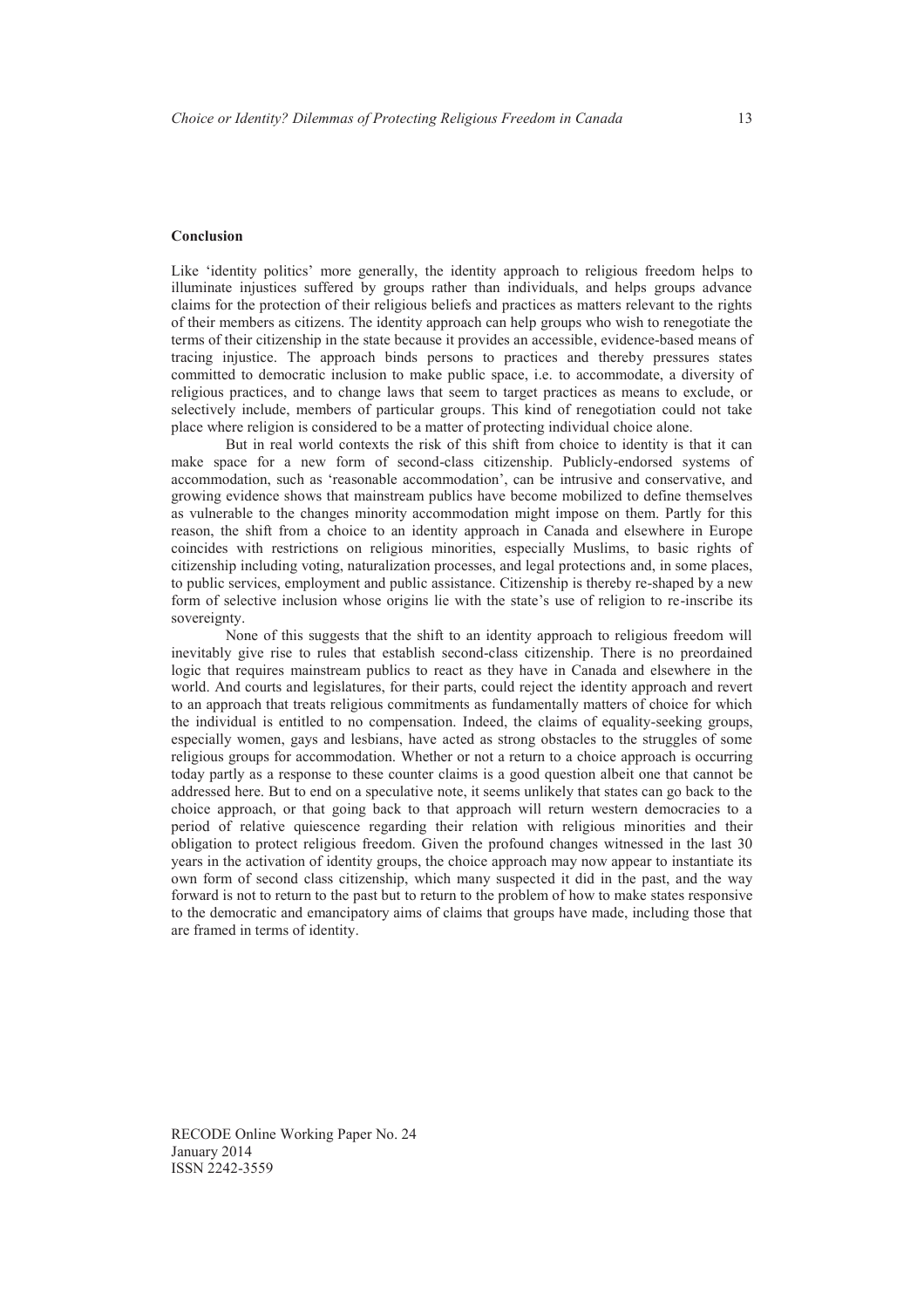#### **References**

- Ali, Syed Mumtaz. 1994. "The review of the Ontario civil justice system". *A Submission to the Ontario Civil Justice Review Task Force.* Toronto: Canadian Society of Muslims
- Bakan, Joel. 1997. *Just Words: Constitutional Rights and Social Wrongs*. Toronto: University of Toronto Press
- Banting, Keith and Richard Simeon's (eds.). 1983*. And No One Cheered.* Agincourt, Ont: Methuen
- Barry, Brian. 2002. *Culture and Equality*. Cambridge, MA: Harvard University Press
- Bouchard, Gerard and Taylor Charles. 2008. *Rapport de la Commission de consultation sur les practiques d'accommodement reliees aux differences culturelles.* Quebec: Gouvernement du Quebec. Retrieved January 31, 2014 (http://www.accommodementsquebec.ca)
- Brodsky, Gwen, Shelagh Day, and Yvonne Peters. 2012. *Accommodation in the 21st Century*. Canadian Human Rights Commission. Retrieved January 31, 2014 (http://www.chrcccdp.gc.ca/proactive\_initiatives/default-eng.aspx)
- Cairns, Alan. 1992. *Charter versus Federalism: The Dilemmas of Constitutional Reform*. Montreal and Kingston: McGill University Press
- Campbell, Angela. 2009. 'Bountiful Voices', *Osgoode Hall Law Journal* (47.2): 183-234
- Eisenberg, Avigail. 2009. *Reasons of Identity*. Oxford: Oxford University Press
- Hein, Gregory. 2000. "Interest Group Litigation and Canadian Democracy", *Choices* (2:2): 3-30
- Mahmood, Saba. 2009. "Religious Reason and Secular Affect: An Incommensurable Divide?", *Critical Inquiry* (35:4): 836-62
- Mandel, Michael. 1989. *The Charter of Rights and the Legalization of Politics in Canada*. Toronto: Wall and Thompson
- Moon, Richard. 2005. "Religious Commitment and Identity: *Syndicat Northcrest v Amselem*", *Supreme Court Review* (29): 201-220
	- 2008. "Government Support for Religious Practice". Pp. 217-238 in *Law and Religious Pluralism in Canada*, ed. by R. Moon. Vancouver: UBC Press.
- Povenilli, Elizabeth. 1998. "The State of Shame: Australian Multiculturalism and the Crisis of Indigenous Citizenship", *Critical Inquiry* (24): 575-610

Phillips, Anne. 2007. *Multiculturalism without Culture*. Princeton: Princeton University Press